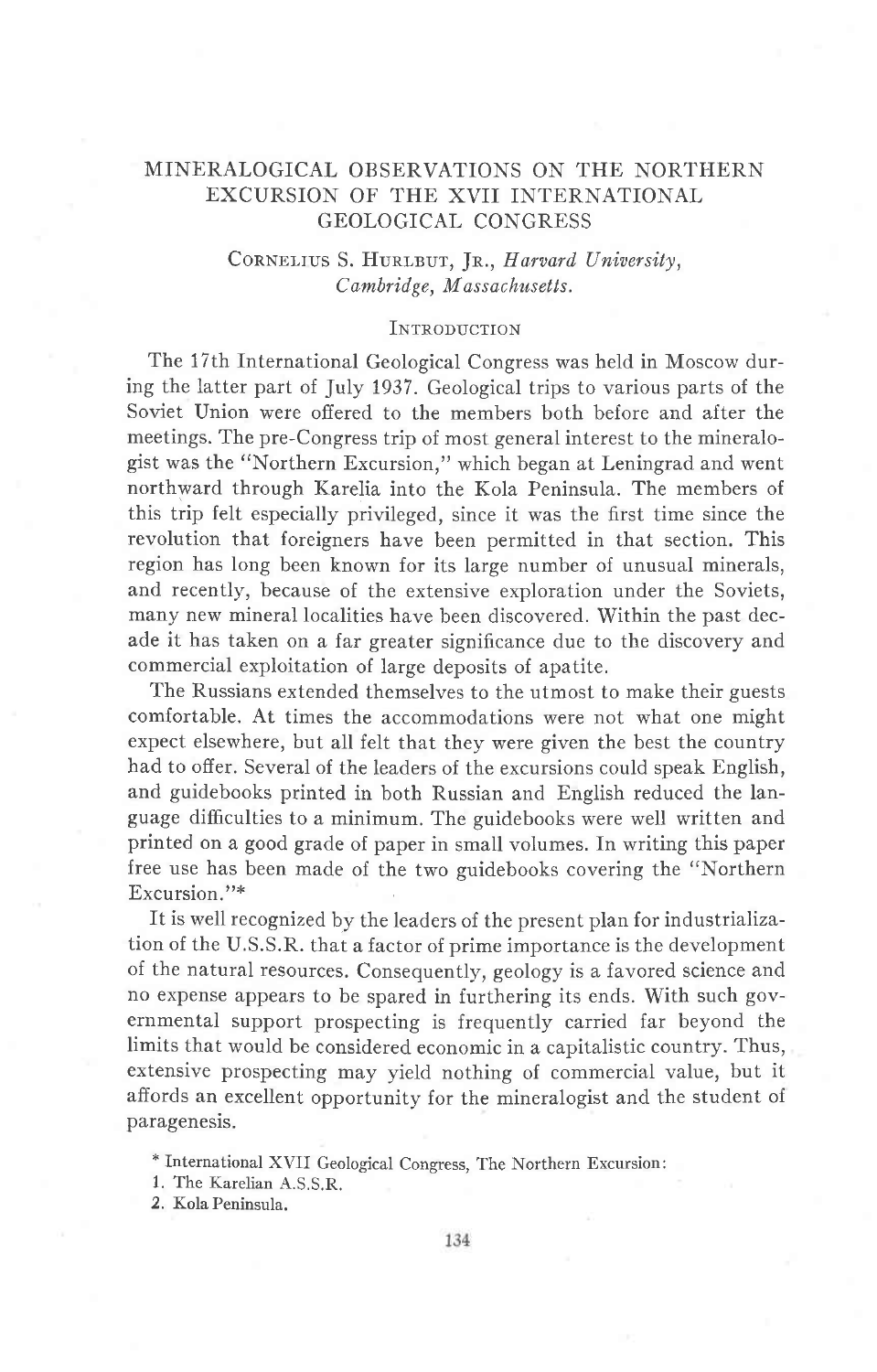OBSERVATIONS ON NORTHERN EXCURSION 135



FIG. 1. Index map of the N. W. portion of the U.S.S.R. The dotted line indicates the route taken by the "Northern Excursion."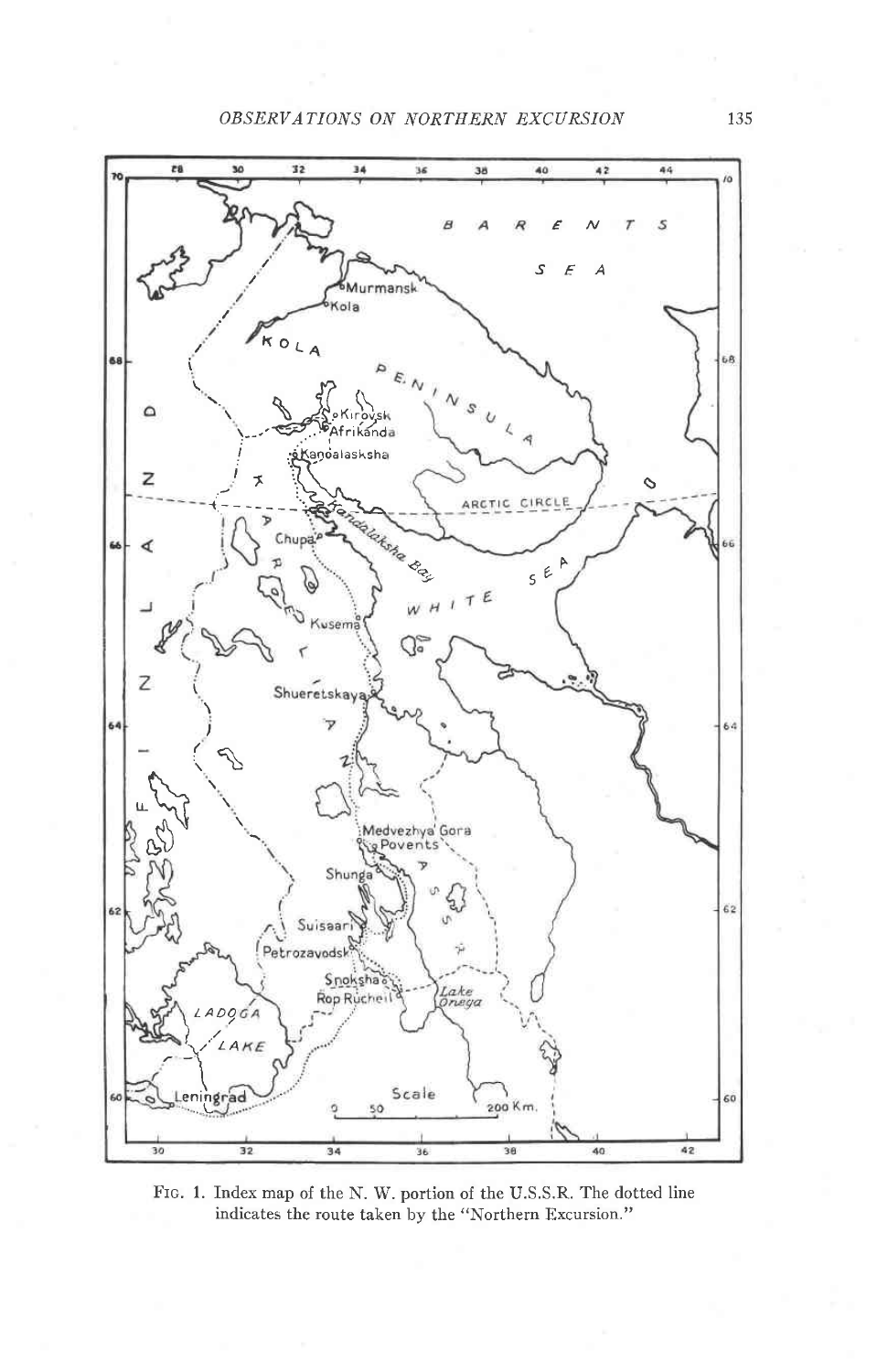#### 136 CORNELIUS S. HURLBUT, JR.

## **KARELIAN EXCURSION**

Shunga. The portion of the excursion through Karelia was devoted mostly to a study of the pre-Cambrian. Only three of the older mineral localities were visited, the first of which was Shunga on the west shore of Lake Onega. It was here that the bituminous mineral shungite was discovered nearly 100 years ago and was subsequently mined as a fuel. From the present abandoned appearance of the mine one gathers that the mineral at present has little commercial value, although it is stated in the guidebook that the best varieties can be burned under forced draft.

The workers on shungite have described three varieties based on the amount of carbon. The averages of the carbon content given for the three varieties are: 1 with 92%, 2 with 56%, and 3 with 29%. The varieties 2 and 3 are considered as members of a series of bituminous slates. However, the purest variety associated with calcite, strontianocalcite, and pyrite is believed to have formed by sublimation, or from a liquid solution. These solutions originated by the action of intrusive diabase on the less pure varieties. The most interesting specimens collected at Shunga are calcite veins implanted with small, crystal-like masses of shungite.

Shuyeretskaya. The second mineral locality visited in Karelia was near Shuyeretskaya village on the west shore of the White Sea. Here is found a coarsely crystalline gedrite-biotite-garnet schist as one member in a series of metamorphic rocks. Imperfect crystals of garnet (grossularite, almandite, pyrope), although making up only 5 to  $10\%$  of the rock, are most striking, for they vary from half an inch to three inches in diameter. Most of the crystals contain many inclusions, chief of which is cyanite. In addition to the garnet, coarse crystals of cyanite, gedrite, quartz and biotite are also present.

Chupa. For 300 kilometers southeast of Kandalaksha along the west shore of the White Sea is found a series of Archean crystalline schists and gneisses into which granite pegmatites have been injected at fairly regular intervals. These pegmatites have long been known and mining began at an early date for muscovite. In fact, it was white mica from this region that originally received the name muscovite. Altogether there are over forty separate localities where pegmatites of commercial value are known. Of this number, the members of the Congress were scheduled to visit three, but due to stormy weather, saw only two. They were in the Chupa fjord district, where there is not only the greatest concentration of pegmatite veins, but also the largest commercial deposits.

Chupa is located on the railroad at the head of a fjord about 25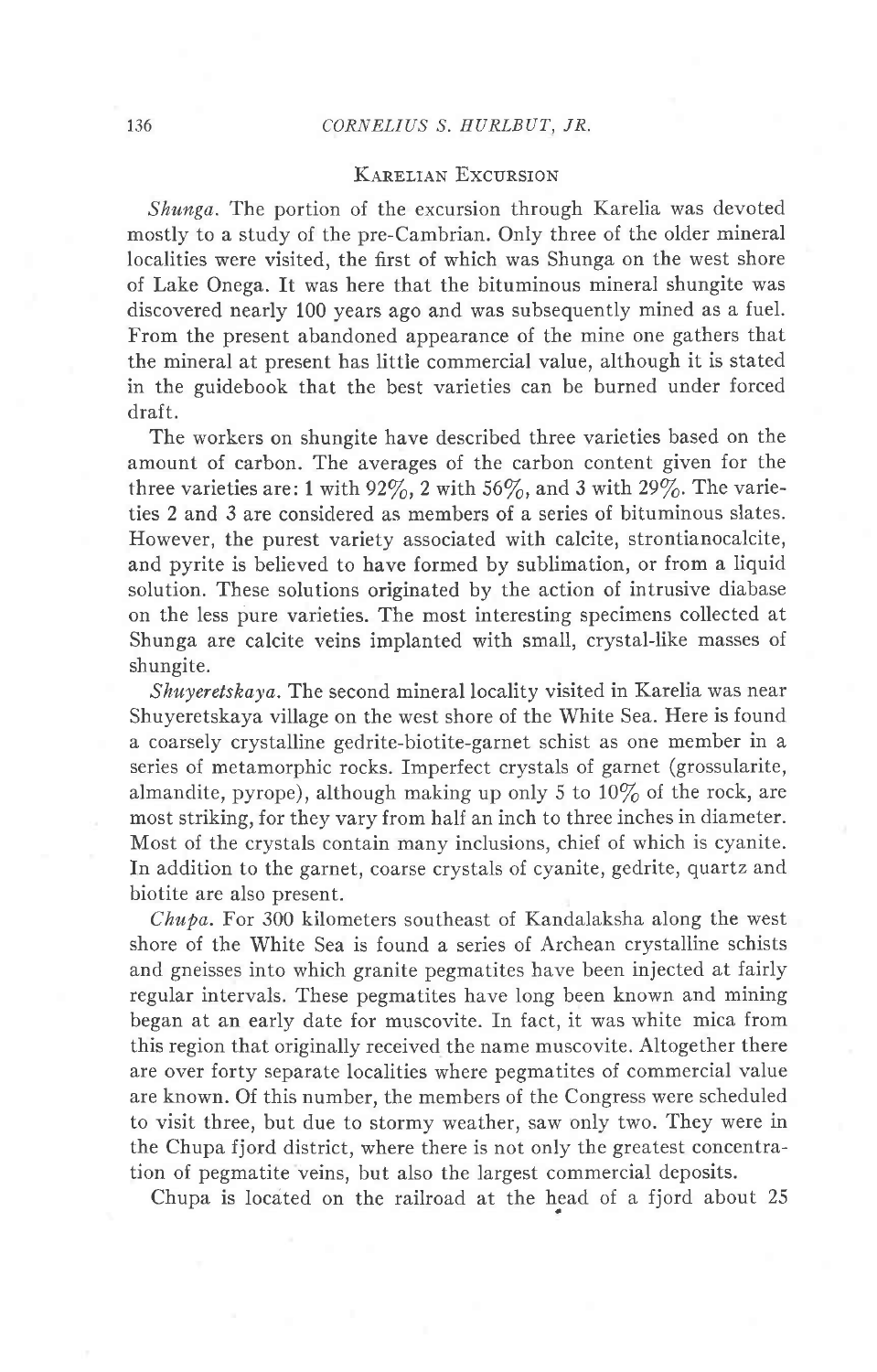kilometers long. A small steamboat took the party down to Ambarnaya Bay nearly at the end of the fjord, where within a short distance of one another are two large pegmatites that have been developed under the Soviet regime. The larger one, the "Samoylovich" vein, is the only one now worked. There the minerals consist of large blocks of pink microcline-microperthite, quartz, and plagioclase with small amounts of biotite. Other minerals, among which are pyrite, uraninite, magnetite, and calcite, are decidedly subordinate.

The mining methods are very primitive, with even the drilling done by hand; but, in spite of this fact, over 100,000 metric tons of material have been excavated in seven years. Both feldspar and quartz are mined and shipped for use in the ceramic industry; and, since these two minerals make up nearly the total bulk of the pegmatite, there is little waste. The quartz is shipped 3,200 kilometers (2,000 miles) to its place of consumption, and this, coupled with the obvious high cost of hand mining, would make it a very expensive product if judged by capitalistic standards.

The "Eighth March" vein, the other pegmatite visited, is 1.5 kilometers from the "Samoylovich" vein. Here the chief minerals are white microcline and quartz, but a small amount of a purple muscovite of good quality is also recovered. The microcline is present in enormous crystals, the outlines of which can be seen on the wall of the abandoned quarry measuring six to eight meters on a side.

## KOLA EXCURSION

Afrikanda. The first locality visited in the Kola Peninsula was Afrikanda, which was of considerable interest to the mineral collector. A pyroxenite body with segregations of titaniferous ores cutting the pre-Cambrian schists is associated with alkaline pegmatites. Within recent years literally kilometers of trenches from one to three meters deep have been dug over an area of about 11.5 square kilometers, and channel samples taken of the bedrock. In this way a fair-sized body of titaniferous magnetite has been developed, although no mining has been done up to the present time. However, in the course of prospecting, a clear picture of the rock relations has been obtained and a score of minerals discovered. All of the exposures visited were those developed by trenching.

The main mass of the body is a fine-grained pyroxenite whose crystallization was followed by the intrusion of a coarse-grained pyroxenite near the central portion. This coarse rock contains rounded xenoliths of fine-grained peridotites with segregations of titano-magnetite and knop.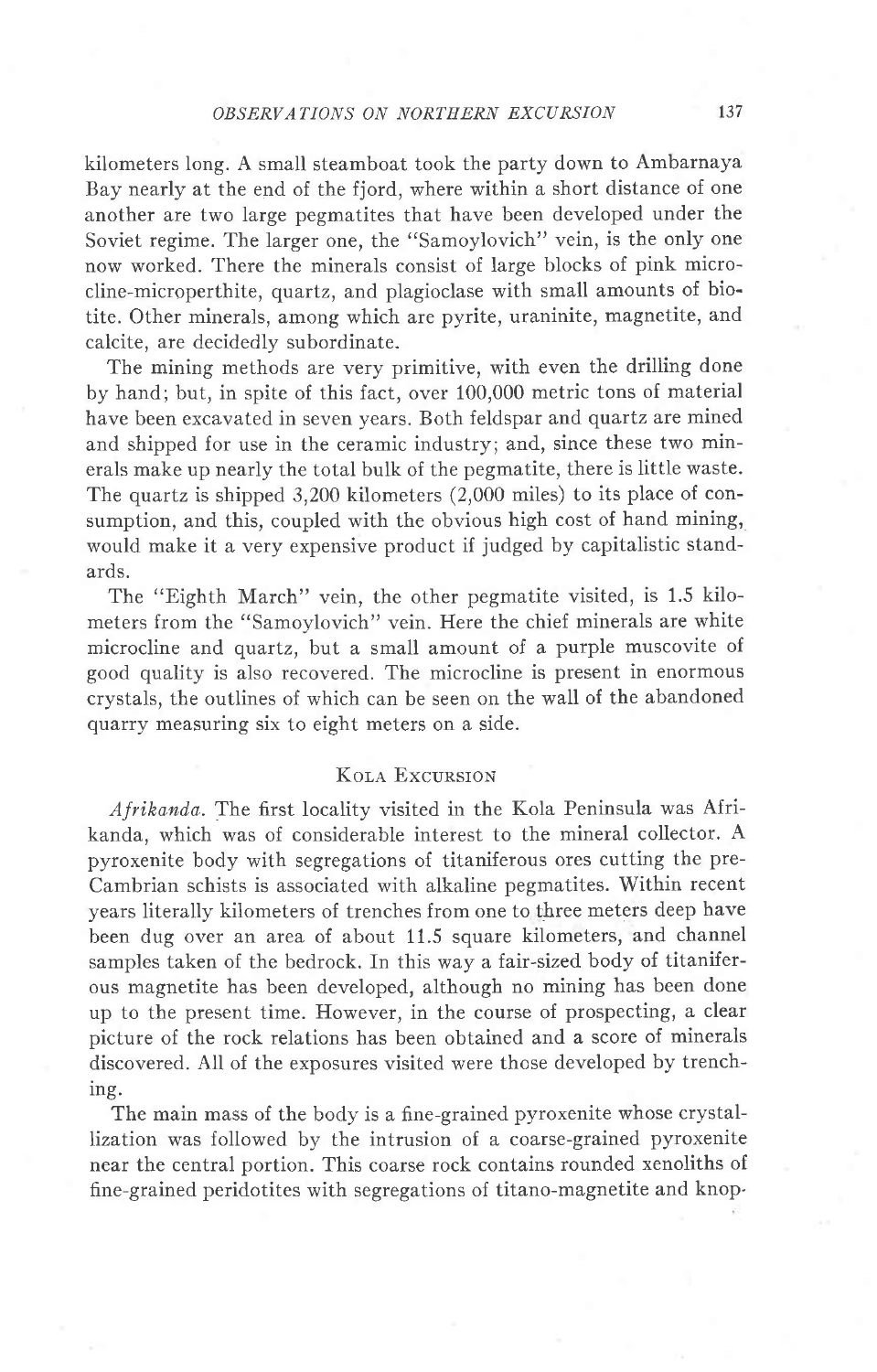ite and finely banded melilite olivinites. Due to random orientation of the banded xenoliths, they are believed to be an eruptive breccia older than the pyroxenites and not segregations within it. Numerous veins of alkaline pegmatites cut the complex of coarse-grained pyroxenites and in places have reacted with the older rock, forming a hybrid that approaches the composition of ijolite. Since these pegmatites carry titanomagnetite and knopite and are confined to the central portion of the intrusive, they are considered as formed from the "residual melt of the ultra-basic magma."

The "ore minerals," knopite and titano-magnetite, are found most abundantly as segregations within the xenoliths and as accumulations surrounding the pegmatite veins. In addition, knopite is disseminated through the fine-grained pyroxenites. These two minerals are usually massive and difficult to tell apart, but in places knopite is found in small octahedral crystals.

An extremely interesting rock making up some of the xenoliths is an olivinite carrying over  $24\%$  melilite. The melilite is found both as isolated crystals several millimeters in diameter and as dense whitish gray bands across the dark olivine and massive ore minerals.

The alkaline pegmatites are composed mostly of nepheline and pyroxene with schorlomite, knopite and titano-magnetite. The crystallization in places is extremely coarse, for roughly cubical fragments of nepheline from single crystals were found measuring 18 centimeters on a side. In addition to the above-mentioned minerals, prehnite, calcite, and natrolite were found locally and are believed to have been formed during a late phase of the pegmatite development.

With such an abundance of titanium and calcium present in the Afrikanda intrusive, it seems strange that there is so little sphene. It was found only at one locality, where it was in yellow crystals associated with calcite.

The Khibine Pluton. A visit to the Khibine pluton in the central part of the Kola Peninsula was the culminating point of the Northern Excursion. This offered a rare opportunity for the petrographer and mineralogist to see, although in a cursory fashion, a unique petrographic province with its corresponding unusual mineral associations.

The Khibine pluton is composed of a series of nepheline-rich rocks covering an area of 1,327 square kilometers. Due to the greater resistance to erosion ofiered by the igneous rocks, they form mountains which rise, on an average, 1,000 meters above the surrounding marshy country and present a typical glaciated topography. The Russians use the word tundra to refer to the upper treeless portions of the mountains; and,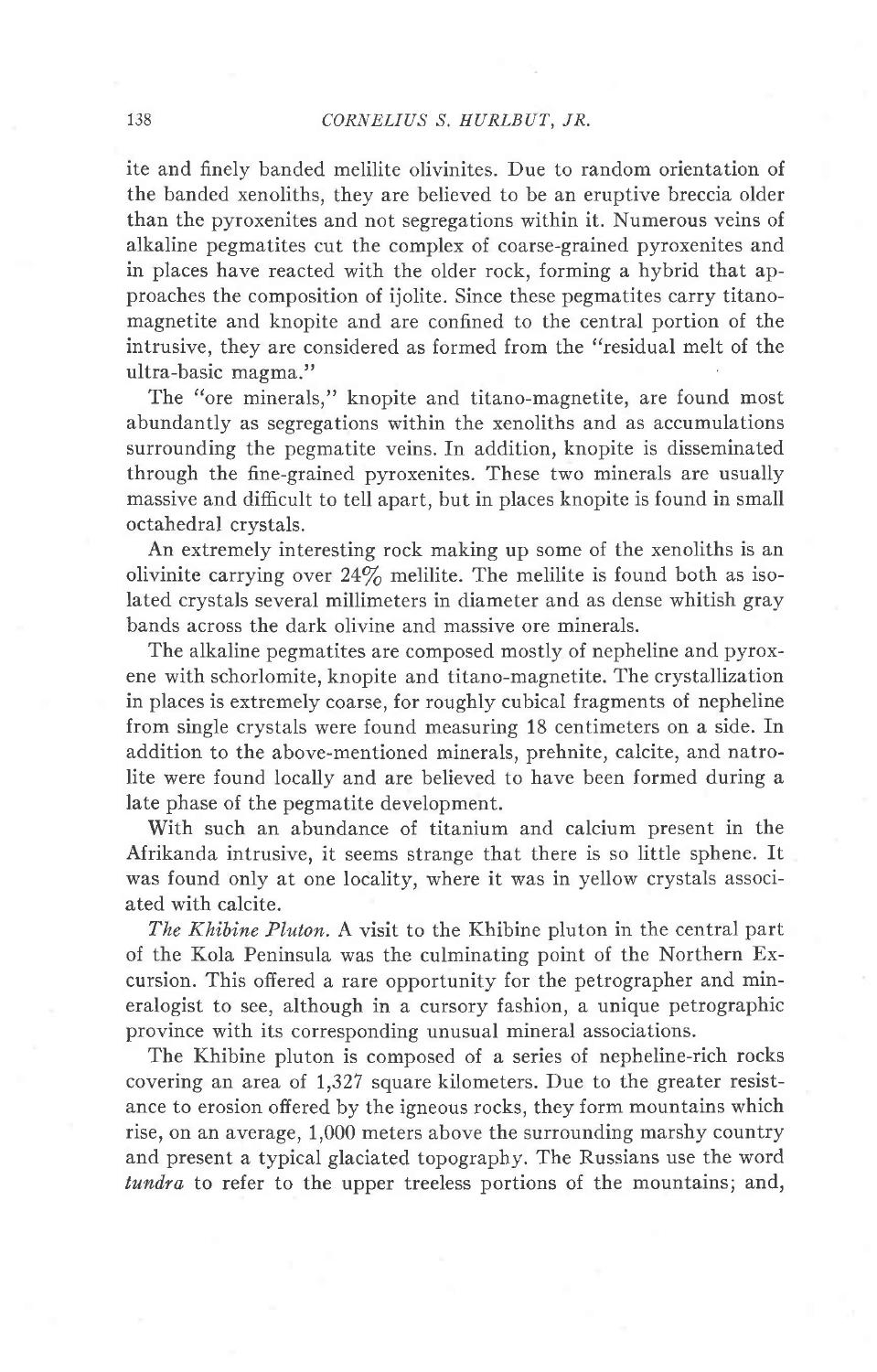#### OBSERVATIONS ON NORTHERN EXCURSION

since all but the lower slopes are above timber line, this area, underlain by igneous rock, is called the Khibine tundra. The pluton is made up of successive injections of igneous rocks, all of which are arcuate in plan resembling great ring-dikes. Six major injections have been distinguished. The oldest is at the periphery in contact with the pre-Cambrian schists, and in general it can be said that, as one approaches the center of the body, successively younger rocks are encountered. The rocks making up the complex (beginning with the oldest) are listed in the guidebook (p. 57) as follows:

- 1. Alkaline syenites, fine-grained and medium-grained nepheline syenites.
- 2. Massive chibinites and their vein facies.
- 3. Trachytoid chibinites and their vein facies.
- 4. Rischorrites (poikilitic nepheline syenites).
- 5. Ijolite-urtites, malignites and lujavrites
- 6. Massive and trachytoid foyaites; fine-grained and medium-grained, micaceous, aegirite-hornblende-nepheline syenites.
- 7. Dike complex.

Because of the large size of the pluton and the ruggedness of the country, the opportunity to make a complete traverse from margin to center was not presented. Instead, three separate excursions, in the more accessible parts of the body, gave a composite cross section. Although all the transportation facilities available were placed at the disposal of the Congress, it was necessary to do considerable walking to get a picture of the Khibine tundra. It is a young country in the process of development, and roads are few.

At the Museum of Science and Industry at Kirovsk there is an excellent exhibit of all the minerals found in the Kola Peninsula. There, one can see over 100 minerals found associated with the rocks of the Khibine pluton, of which 17 are species originally described from there. The list is characterized by many zirconium-niobium-titanium silicates. Although on the excursions less than a third of the exhibited minerals were seen, the museum was a good starting point to show the visitor what might be expected in the field. At Kirovsk, as in many other places in the Soviet Union, great care has been taken to enlighten the visitor on the natural history of the region; and one cannot but marvel at the completeness of the exhibits found in a town only seven years old.

An inspection of the Kukisvumchorr apatite mine near Kirovsk was a treat to the geologist and mineralogist alike, and showed Soviet mining at its best. The mine is located on a mountain spur between two glacial valleys in a great lens of apatite-nepheline rock. This sheet-like lens is found at the contact between underlying ijolite-urtites and over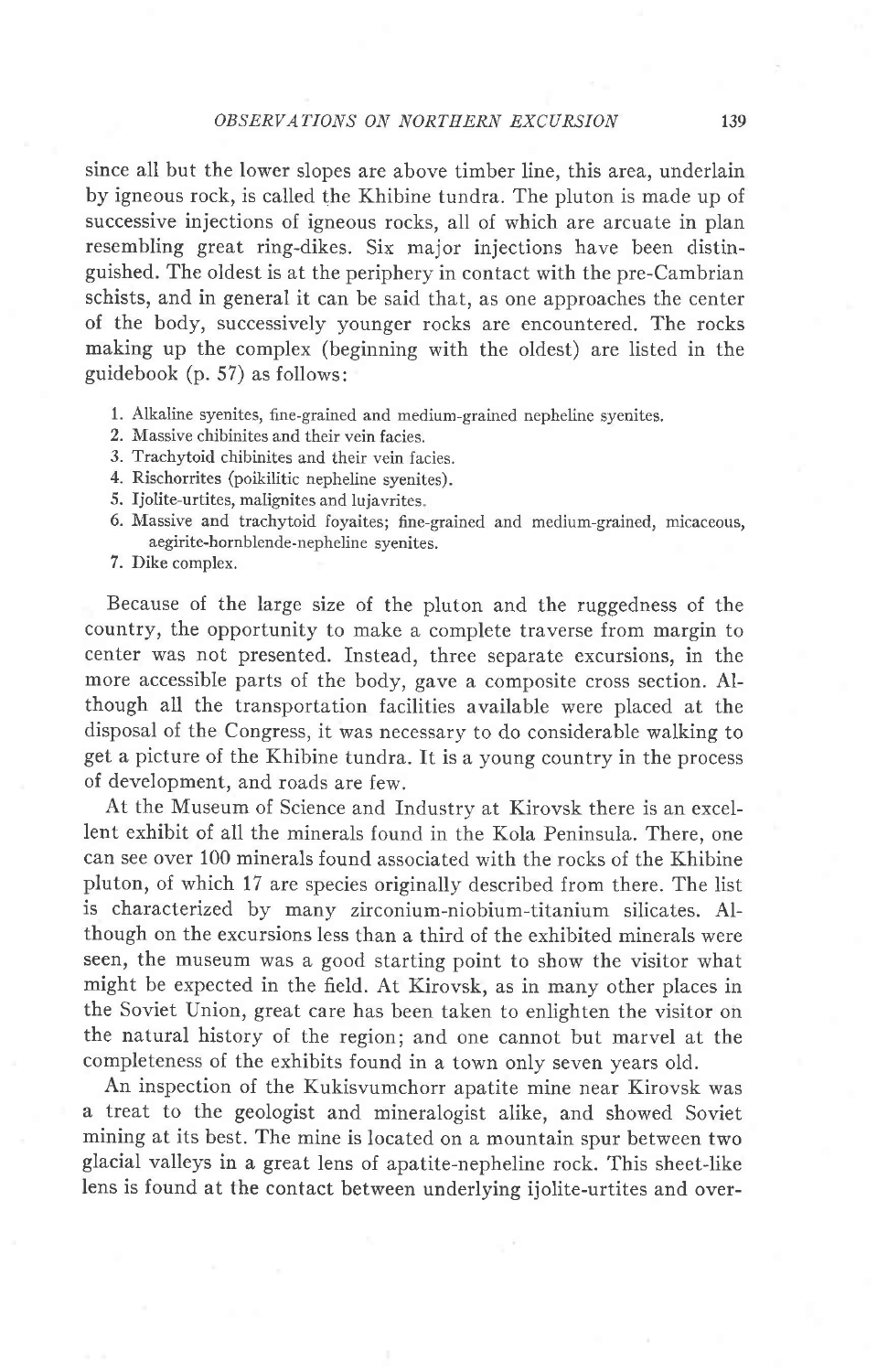lying nepheline syenites (rischorrites). It is approximately 4 kilometers long, varies from 150 to 200 meters in thickness, and dips toward the center of the pluton at an angle averaging 67°. With such gigantic proportions, the estimated ore reserve of two billion tons does not seem a gross exaggeration.



FIG. 2. The Kukisvumchorr apatite mine.

The ore body from an economic point of view may be divided into two parts, the upper third a rich zone and the lower two-thirds a poor zone. The following table taken from the guidebook (p. 107) shows the qualitative mineralogical composition of the two zones.

| Minerals               | Weight percentage |           |           |
|------------------------|-------------------|-----------|-----------|
|                        |                   | Rich zone | Poor zone |
| Apatite                |                   | 65        | 45        |
| Nepheline              |                   | 20        | 30        |
| Aegirite and amphibole |                   | 10        | 18        |
| Sphene                 |                   | 2         | 3         |
| Titanic-magnetite      |                   | 2         | 3         |
| Other minerals         |                   |           |           |
|                        |                   |           |           |
| Total                  |                   | 100       | 100       |
| Percentage of $P_2O_6$ |                   | $26 - 27$ | $16 - 17$ |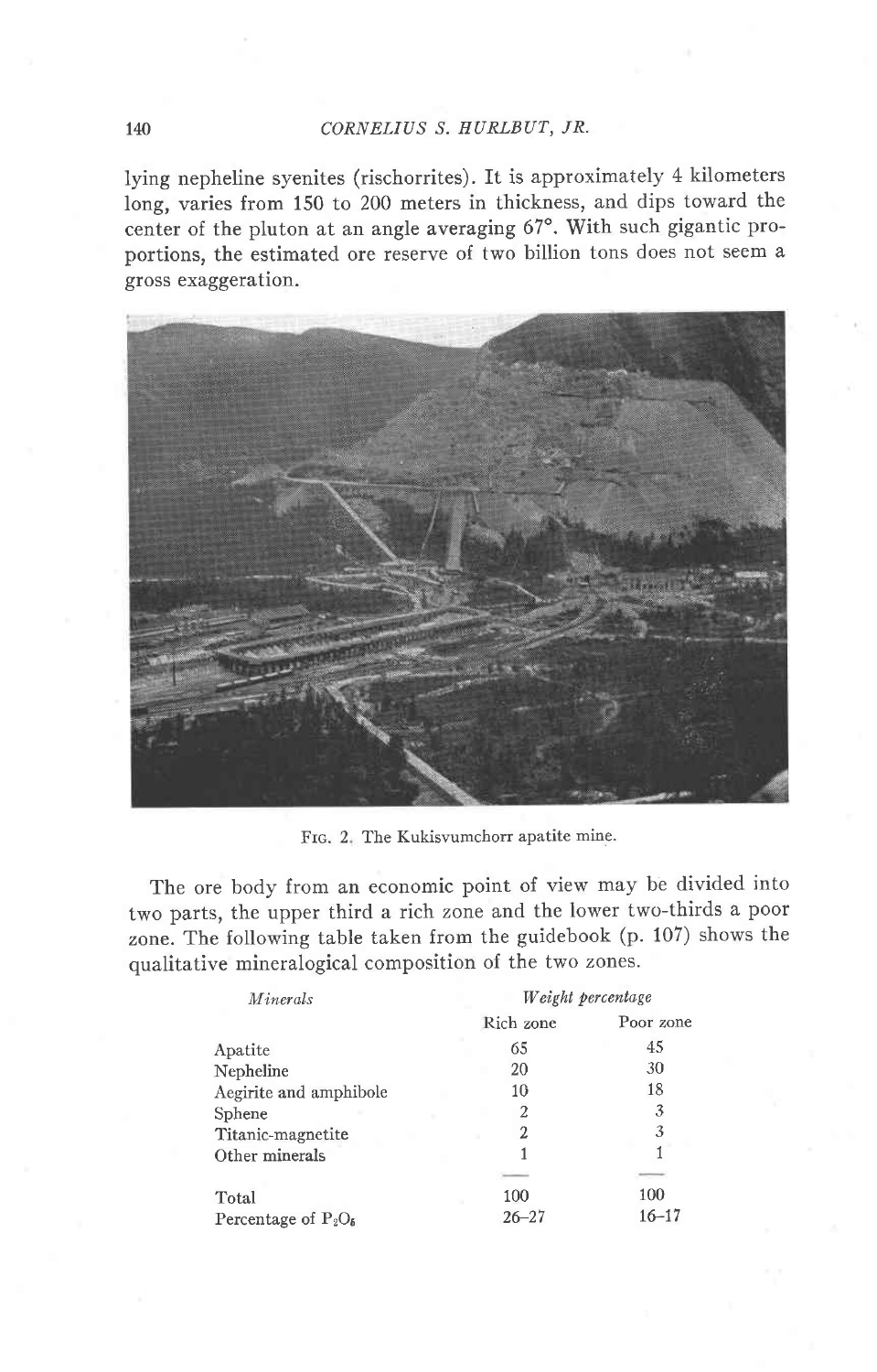OBSERVATIONS ON NORTHERN EXCURSION



FIG. 3. Mine face showing banding of apatite ore.



Frc. 4. Specimen of ore taken from the face shown in Fig. 3. The light bands are apatite, the dark bands nepheline.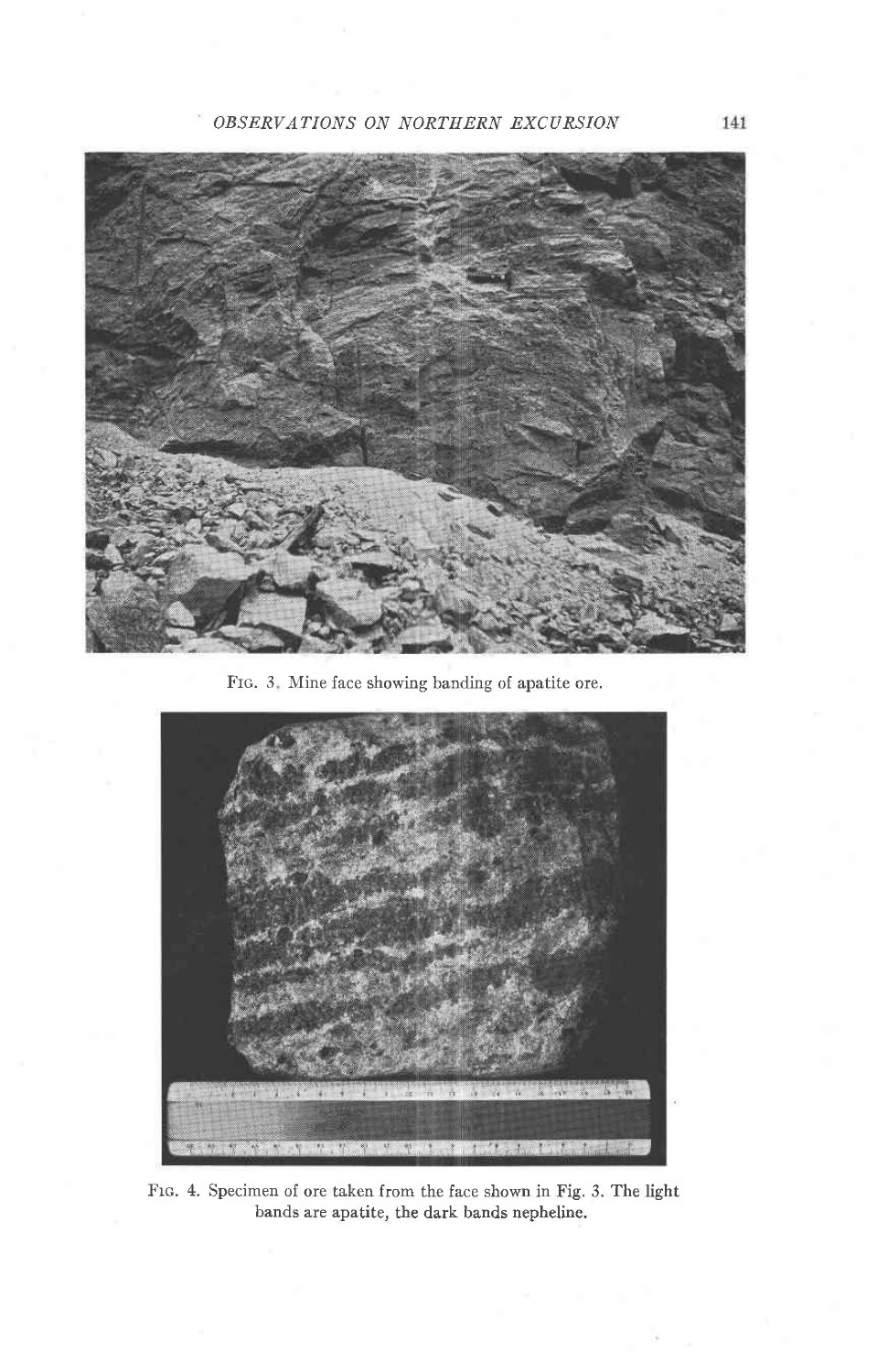Six years of mining has produced the great scar on the mountain side shown in Fig. 2. Surface work, however, is being gradually abandoned, and within a few years it is planned to have only underground mining. The chief reason for this change is the long arctic winters that leave only a short period for outside work. At present there are 30 kilometers of underground workings. Those haulage-ways through which the excursion proceeded were large and well lighted, and driven almost entirely through ore. The ore is hauled by electric engines to a central portion of the mine and dumped onto a grizzly over a large glory hole. It is drawn from below into standard-gauge ore cars, and thence transported about 5 kilometers to the mill at Kirovsk. None of the Congress members was permitted within the mill, nor told the milling process. However, it was learned inadvertently that the apatite is separated from nepheline and other minerals by flotation.

The visit to the apatite mine was on "rest day," so no mining activity was seen; but, during the remaining five days of the Soviet six-day week, work is carried on for 24 hours a day. During 1936 about 2,000,000 tons of ore were mined, of which about one-fourth was exported. Charts in the museum in Kirovsk showed that each year Russia supplies more and more phosphate to the other European countries.

Although most of the apatite concentrate is used in making superphosphate in the conventional manner for fertilizer, some of it is ground extremely fine, and used directly with no processing at all. It was stated that, if used in this way, the beneficial effects of the phosphate would last for four years.

Although a booklet has been circulated telling of fifteen different ways that nepheline, the chief tailings product, is used, one of the mine geologists said that most of it is waste.

The apatite in the best grade of ore is a light green, with a sugary texture that stands out in contrast to the dark green, more massive nepheline. Some coarse apatite reaching a grain size of 5 millimeters was seen, but is less common. The most spectacular ore is banded with alternating layers of nepheline and apatite (Figs. 3 & 4). Locally the bands give the appearance of a dome-shaped deposit, but the strike and dip vary markedly from place to place and no generalization as to structure can be made- Other ore has a spotted or mottled appearance caused by segregations of the minerals, while still other is an intimate mixture.

As indicated in Table 1, sphene is a common constituent of the ore, found usually in pinkish masses, but in places is seen in small prismatic crystals. fn certain areas a pegmatitic phase with a coarse crystallization of the lesser ore constituents was seen. Large nepheline crystals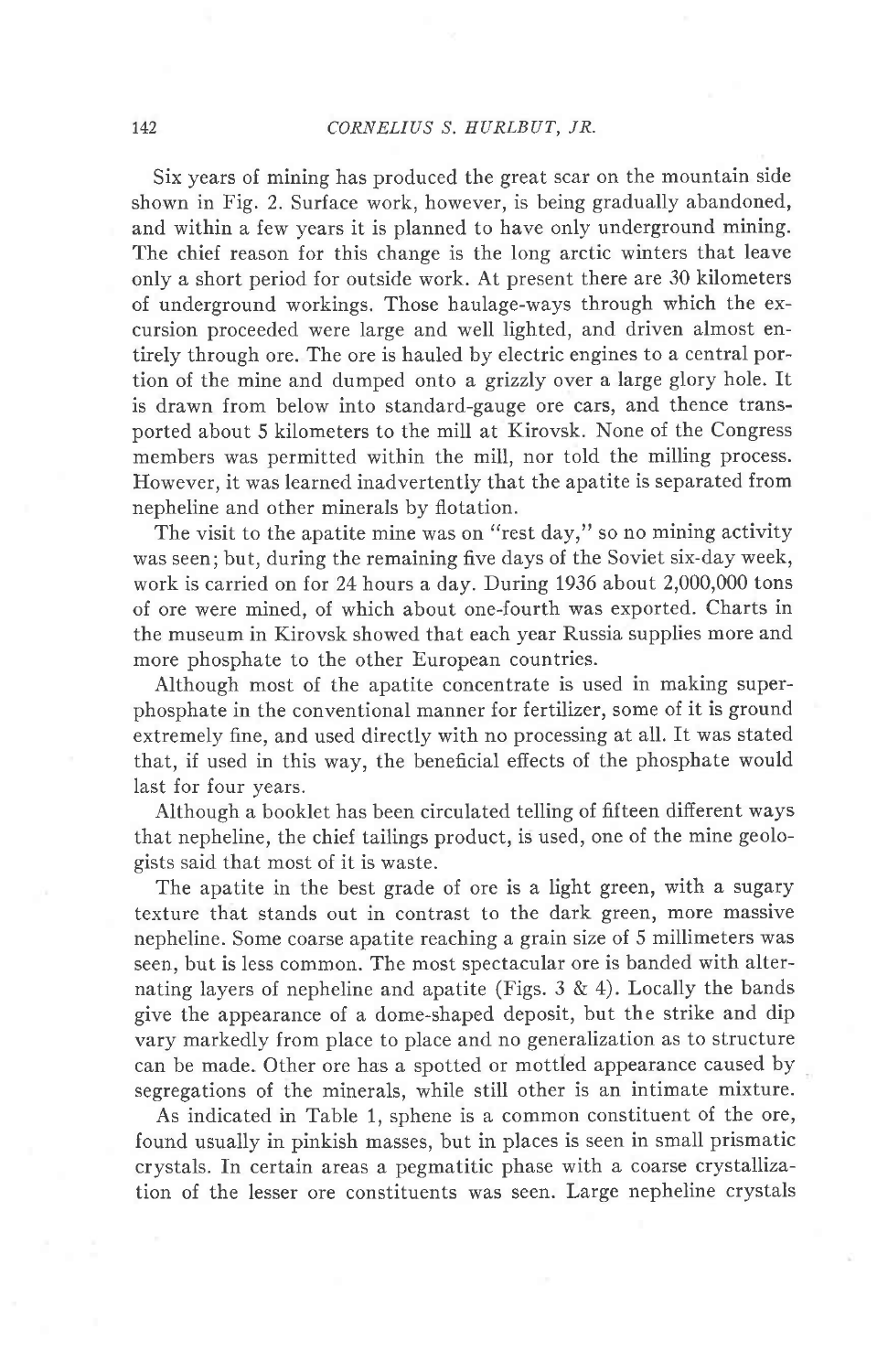and coarse-grained aegirite, aenigmatite, sphene, and eudialite are surrounded by the sugary-textured apatite. A large number of other minerals, including sulphides, lepidomelane, secondary generation aegirite, calcite and natrolite are reported to be found in veins crosscutting the ore body.

Across the valley, east of the Kukisvumchorr apatite deposit is the Yukspor apatite deposit located in the continuation of the great sheetlike lens of ore. Here the excursion followed a prospecting trench up the mountain side across the strike of the ore body, and was thus given an excellent opportunity to observe the changes within it. Near the lower contact, apatite, urtite and ijolite bands alternate with one another making up the low-grade portion of the ore. As one goes higher in the section, the apatite bands are of greater thickness and make up increasingly higher percentages of the ore body. Near the hanging wall is a concentration several meters thick of nearly pure prismatic sphene.

A mine has been opened to work this sphene concentration, and a brief visit to some of the workings gave a cross section similar to that seen on the mountain side. fn a crosscut the relations within the ore body were even better shown than on the surface. Here one could observe an increasing content of sphene in the apatite as one approached the hanging wall. There was also a concentration of sphene seen in the overlying rischorrites. Aside from the sphene concentration, the mineralogy is similar to the Kukisvumchorr deposit across the valley.

Little could be learned as to production of sphene. The only information was that the titanium is used in the chemical industry and as a paint pigment.

It is interesting to note that the manager of the sphene mine is a woman and that about half of the laborers, as elsewhere in Russia, are women.

Of considerable interest to foreign members of the excursion was a visit to the Yukspor lovchorrite deposit, where a mine of considerable proportions has been opened to extract this unusual mineral. Lovchorrite is an amorphous silicate of calcium, titanium, and rare earths, and has thus far not been found outside the Khibine tundra.

Lovchorrite has been found in several places within the pluton, but in general it is confined to two arcs; one interior, the other exterior. That of the exterior arc is found in pegmatite dikes within the trachytoid chibinite, and was not seen. The interior arc is located between the rischorrites and foyaites within a narrow intrusive band of aegiritehornblende-nepheline syenite. The lovchorrite is found in pegmatites cutting this syenite near the rischorrite contact. High on the north wall